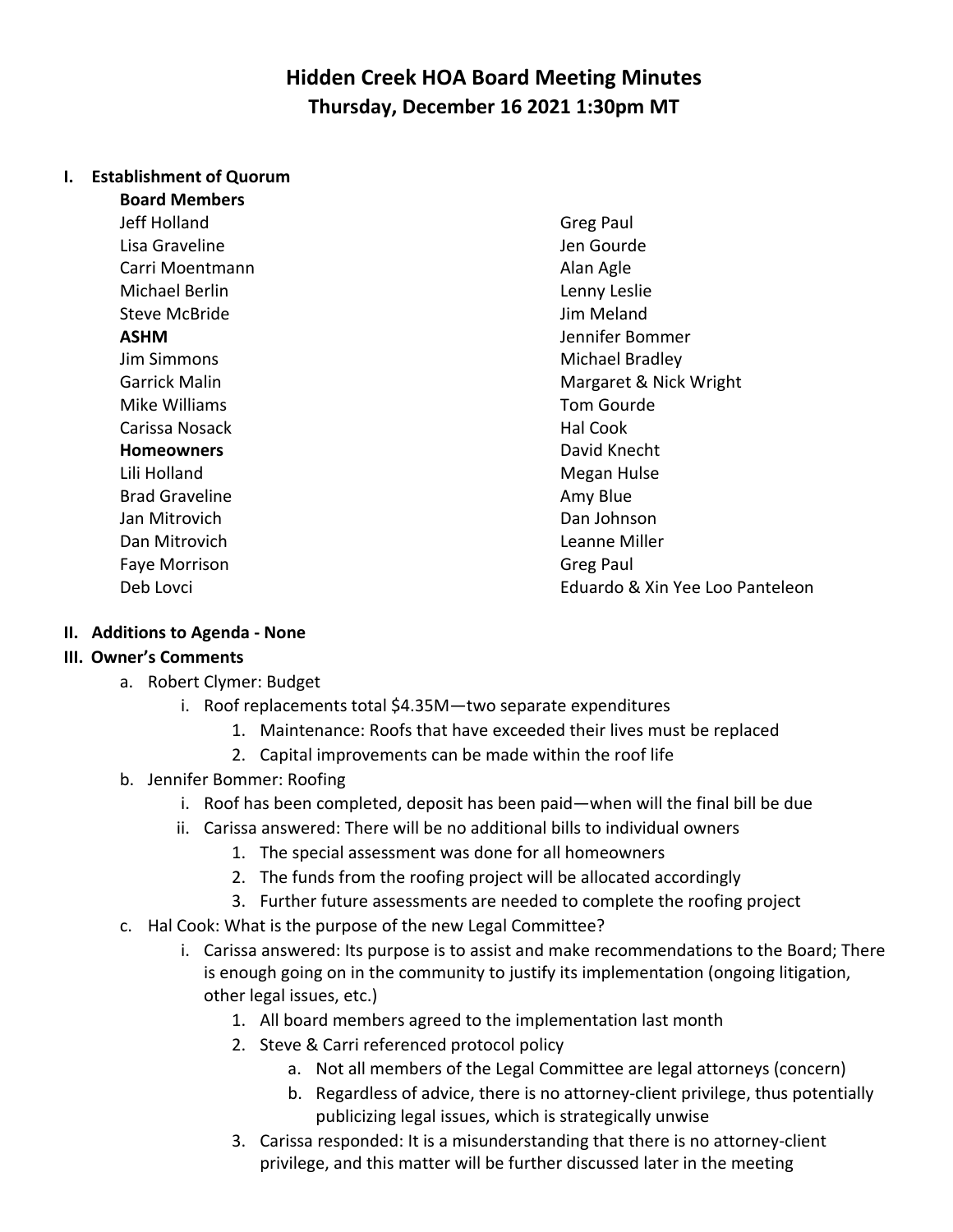- 4. Hal commented: There is further concern that they will be exposed to liability
	- a. It appears that the purpose of the legal committee is to stonewall BOD, seek other parliamentary technicalities/rules that thwart the popular vote
- 5. Carissa responded: Ongoing litigation against the HOA was previously mentioned, including, but not limited to the surrounding lands of the property. These matters will be further discussed later in the meeting.
- d. Tom Gourde: Expressed concerns about the Legal Committee
	- i. Are they licensed to practice? What payments are involved? Can homeowners sue for mistakes made? How should homeowners proceed if given poor advice?
	- ii. A legal committee within an HOA is a foreign idea
		- 1. It appears to be an effort for the Board to shield itself from controversial actions taken
		- 2. Why has the Board not gotten back on him (Tom Gourde) on his request to join the legal committee?
		- 3. How are people selected? What are they doing? Do members [of the committee] take on liability on behalf of homeowners? How can they be confidential? Are lawyers included/involved? Are they assigned retainer with the HOA? Are they paid? Many issues are present.
		- 4. Carissa responded: The Protocol Resolution will address these questions
			- a. We are waiting on Steve and Michael to propose edits so the board can vote, and they plan to take it to an attorney to make any necessary adjustments.
		- 5. Carissa added: This subject will be further addressed later in the meeting. Such details include, but are not limited to board liaisons, who is on the committee, who manages the committee, etc. This committee will function in the same manner as the other existing committees.

#### **IV. Meeting Minutes (Nov)**

- a. Unresolved edits
	- i. Table approval proposal
		- 1. Observation: Some edits were not included in final draft

### **b. Motion passed**

#### **V. Management/Maintenance Report**

- a. Building 27's roof was completed
- b. Altitude Snow Removal hired a subcontractor to help with the snow removal process i. Touch-up snow removal was executed behind Altitude
- c. Completed/In Progress/Parking Report
	- i. **Please move vehicles as much as possible to improve snow removal procedures, especially in common areas**
	- ii. **Please do not park by the trailhead or the dumpsters**
		- 1. Snow gets moved to these areas
	- iii. Long-term parking is now available
	- iv. Maintaining the trailhead can be done in the future
	- v. Warnings have been placed on cars with out-of-date parking placards
	- vi. Side-by-side (Mule) maintenance was completed
	- vii. Rain Gutter inspection and clean-out completed
	- viii. Heat tapes have been turned on and double-checked
	- ix. Insulation covers have been placed on water spigots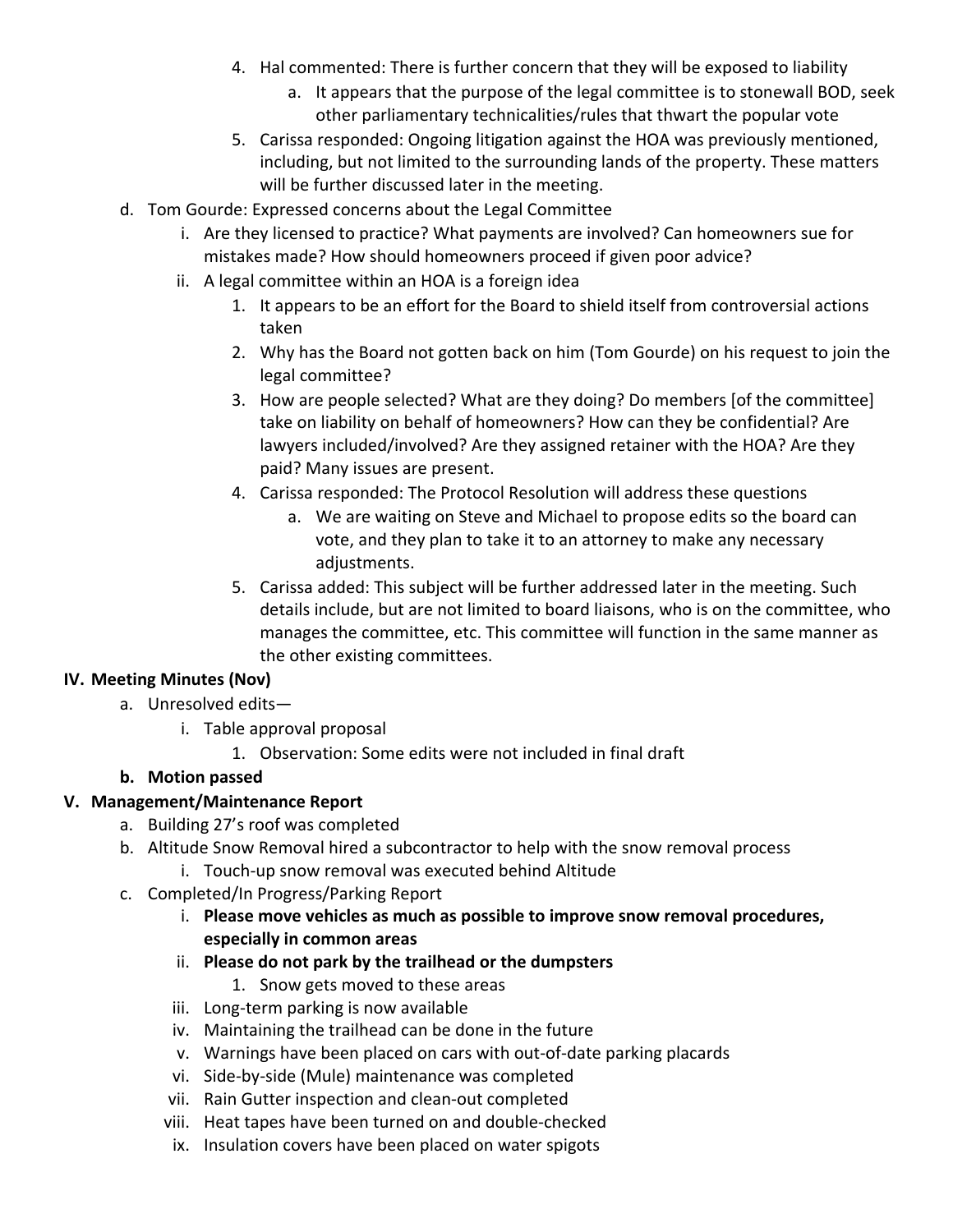- x. Question asked: Is there an update on the water main?
	- 1. The fire hydrant and valve were replaced
		- a. The Fire Department and Mountain Regional Water were contacted
			- i. The Fire Department only inspects hydrants every three years
			- b. Please ask Mountain Regional Water about making a comprehensive plan to conduct preventative maintenance on hydrants and meters
	- 2. Who pays for the fire hydrant repairs?
		- a. It is the property's responsibility because it is on private property
		- b. Mountain Regional Water was aware of the poor conditions but ignored them—must create a better comprehensive plan moving forward
	- 3. Mike Williams added: The water should be turned on by 3 o'clock
	- 4. The numbers are not yet known regarding expenses
	- 5. Very reputable employee within the dispatched company will conduct the repairs
- xi. Question: What can be said about ice damming?
	- 1. Heat cables are the primary method to reduce but they can only do so much
- xii. Mike Williams responded to a question asked regarding the roofing project
	- 1. It is difficult to prematurely discern any issues until water reaches the inside of a building
	- 2. It is infeasible for my (Mike Williams) crew to go out and roof rake after every storm—To do so would require hiring another external company
- d. Fannie classified Hidden Creek as a Condotel for 2022
	- i. Specific details are unknown
	- ii. This may create problems for future purchasers/refinancers
	- iii. Nightly rentals are currently allowed (primary issue)
		- 1. The process to be removed from the "Condotel" list is currently unknown
	- iv. Likely to be a costly process and time involved process

### **VI. Finance Report (Oct)**

- a. Oct 2021 Financial Report
	- i. Expenses: \$3,906 higher than revenues (deficit)
	- ii. Revenues (Oct): \$80,060
		- 1. over budget by \$2,344
	- iii. Violations and fines and other income
		- 1. Drivers expenses \$83,965
			- a. Over budget by ~\$10,000
			- b. Legal/professional fees and contract services for the drivers
	- iv. Cash Breakdown of Balance Sheet of Hidden Creek (End of Oct)
		- 1. \$1,246,539 Cash/cash equivalents
			- a. Special Assessment: \$675,889
			- b. Operating Account: \$107,000
			- c. Reserve Contribution: \$203,871 as of this point in the year
			- d. Long Term Maintenance Reserve: \$259,576
	- v. YTD Financials
		- 1. Revenues: \$15,866 higher than expenses (excess)
		- 2. Revenues throughout year: \$831,251
			- a. Over budget by \$54,000
				- i. Fines and late fees are over budget as well
					- 1. Good for money that HOA is bringing in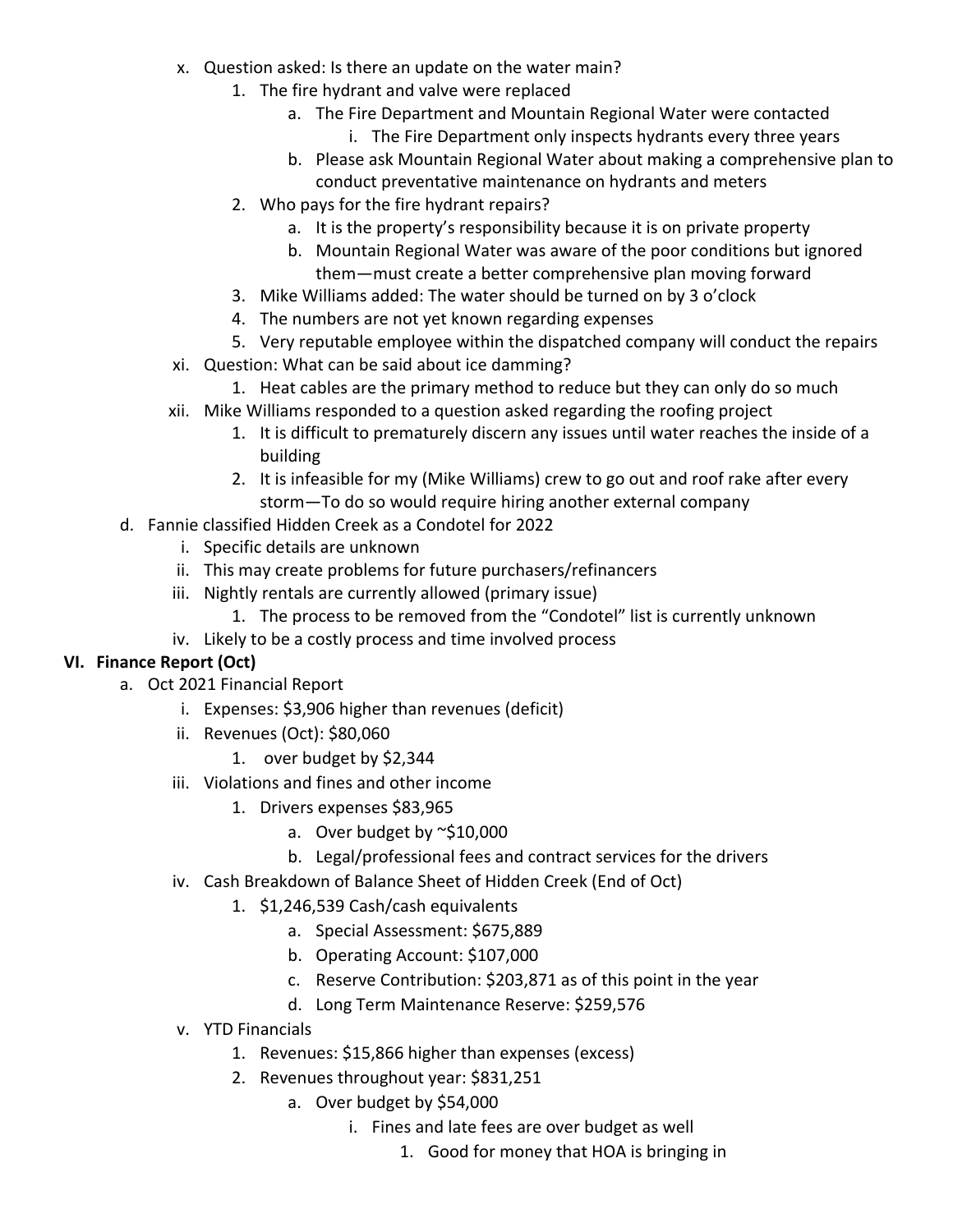- 3. Expenses: \$815,385
	- a. Over budget by \$50,000
		- i. Revenues higher, expenses higher as well
	- b. General/Administrative over budget by \$45,000
		- i. Legal and professional fees that were not budgeted
- 4. Utilities over budget by ~\$5,000 as of Oct 31 (for the year)
- vi. Cash Breakdown
	- 1. As of Dec 2021
		- a. Annual look at what reserves should be
		- b. Beginning Reserve: \$409,012
		- c. Annual Reserve Contribution: \$244,646
			- i. Forecasted Reserve expenses would total \$494,653
				- 1. Based on asphalt, retaining walls, landscaping, J2 consulting
			- ii. Anticipated ending reserve balance for these items (2021): \$159,005
- vii. Special Assessment for roofs
	- 1. \$1,000,000
	- 2. Clearcut Contract: \$306,000
	- 3. Change order: \$49,000
		- a. Increased \$355,000
		- b. Remaining special assessment funds would be \$644,000
- b. Pre-Budget Questions
	- i. Steve: Special Assessment
		- 1. \$1M assessment—approved for building 17, 27, 38
			- a. motion ratified 10/15 meeting
				- i. Board approved add. Investigative testing
				- ii. Cost for proposals for J2 & Clearcut
					- 1. Total: 13 additional building rooms excluding bldg. 17, 27, or 38--\$50,800
						- a. Unclear—additional/separate budget that was approved, separate from assessment earlier in the year. How will this be accounted for? Reserve funding to fund the \$50,800?
					- 2. Carissa answered:
						- a. Comes out of either \$149k reserve balance or out of remaining special assessment funds
						- b. Operating Budget is already over budget reinvestment fees are keeping it under control
					- 3. Conflict/Difference
						- a. Assessment was approved for specific work and cost/allocation
						- b. Not prudent to have an additional motion/need for expenditures 9 months later that isn't being allocated towards special assessment, then use \$50,800 out of the special assessment budget, thus leaving ~\$700k left over, with or without a motion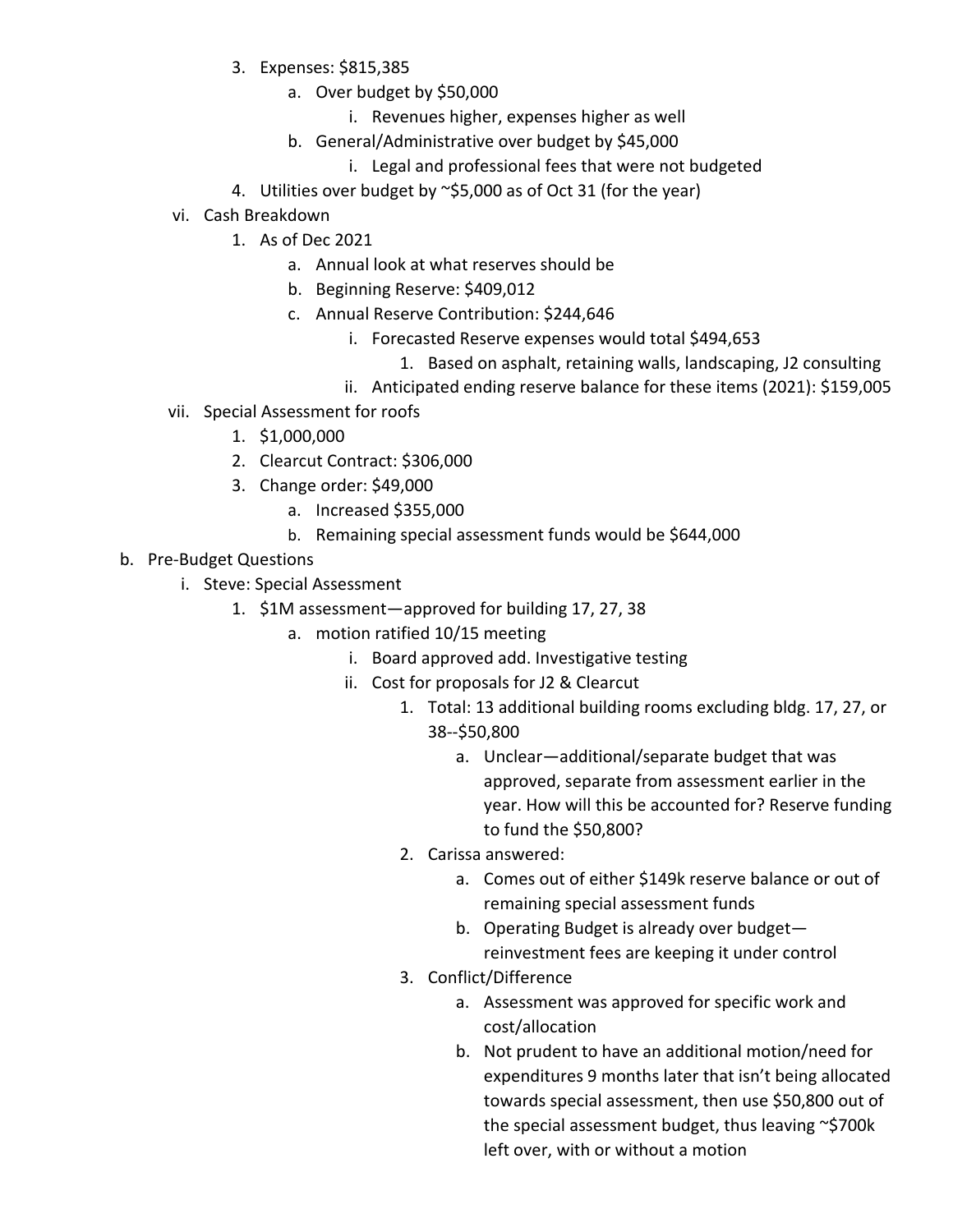- c. Funds have not been spent
- 4. Not eager to spend money on anything that doesn't make sense in the community.
	- a. Important thing is that the money was not spent and the cash balance is where it is.
- 5. How do we as a business manage our assessments? (\$700k for specific work)
	- a. How do we allocate funds?
	- b. Avoid conversation of re-allocating funds without owner approval
	- c. Roofing project is an applicable substitution
- 6. \$700k should be discussed—how it will be used
	- a. Complete this project before we spend the money elsewhere
	- b. Leftover money? Discuss what will be done with it after the project has been completed
- 7. Carri responded: The assessment that was earmarked for considered project was not specifically designated for a specific building/roof. Due diligence must be completed for project overall.
	- a. Designated for Building "27" is incorrect
		- i. General purpose of coming up with diligence; not for a specific building/roof—broader assessment
	- b. It was earmarked, not specifically labeled for a specific purpose
- 2. Final numbers will be based on money expended
	- a. If all funds are not expended, then assessment will be returned to the owners
	- b. The assessment should take place to decide what is done with leftover funds from projects—avoid looking for something to spend leftover money on
- ii. Apologies for misunderstanding/misconstrued message about looking to spend leftover money on other projects without any assessment
- iii. Nothing legal has changed, only the dollar amount
- c. Budget
	- i. Operating Budget 2022 Adjustments
		- 1. General/Administrative: Decr. \$23,368—legal/professional fees will be less
		- 2. Repair/Maintenance: Incr. \$48,011—snow removal, landscape contract
		- 3. Utilities: Incr. \$9,938—3% increase for utilities (based on trends)
		- 4. Reserve Fund Contribution: Incr. \$19,908—will help with future capital maintenance items/capital items in general
		- 5. Combination of changes in budget results in Dues increase of 8.6%
		- 6. \*\*Note: Each owner may see an increase that is slightly different than 8.6%, when averaged across the community, it comes to 8.6%.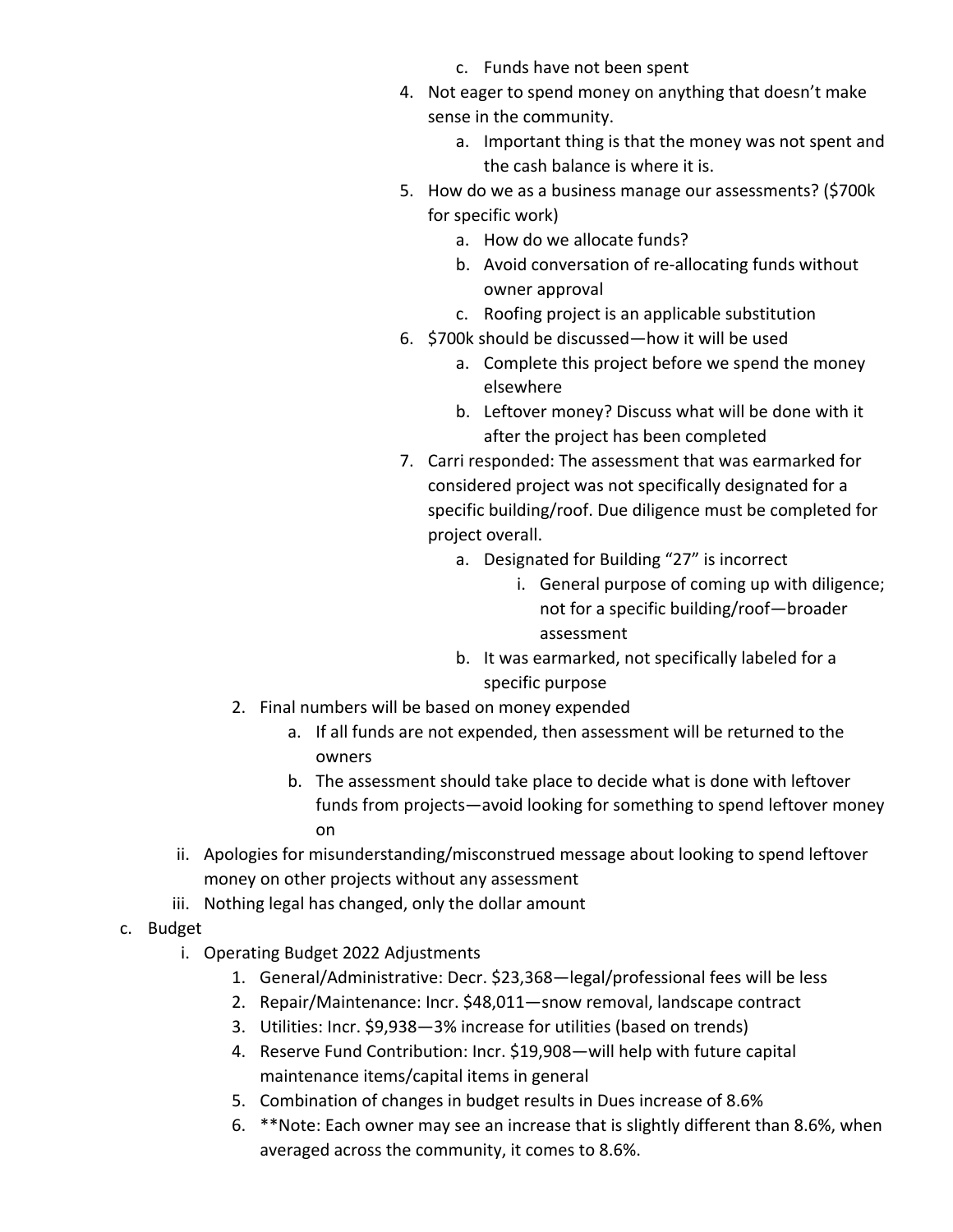- ii. Capital Budget
	- 1. Due to Special Assessment, beginning reserve now totals \$1,217,717
		- a. Anticipated annual reserve contribution will total \$264,552
		- b. Reserve Expenses from roofs and envelopes, building consulting from 3<sup>rd</sup> party consultant (landscape irrigation, water valves, dumpster enclosures): ~\$2,421,850
			- i. If it were to be paid out of current cash held by HOA, the balance would be in a deficit of \$939,580
		- c. Roof/envelope cost amount in the budget is a placeholder
			- i. Exact cost is unknown
			- ii. Number exists because of Clearcut estimates
			- iii. Financing of how HOA will fund project is to be determined
- d. Final Comment
	- i. Finance committee will get together after expenditures are signed to figure out proper capital structure for entity and the proper loan amount/interest rate/etc.
	- ii. More to be done regarding specifics

### **VII. Governance**

- 1. Ratify Email Actions
	- a. Roofing Project J2 drafting AIA
		- i. Additional meeting was held on Dec 9, parties include J2 and BOD
		- ii. Email sent on Dec 2, vote held to have J2 draft AIA, regarding the townhome roofs
			- 1. Michael made motion
			- 2. Seconded by Jeff
			- 3. Lisa, yea
			- 4. Carri, yea
			- 5. Steve, abstained
			- **6. Motion passed**
		- iii. Ratified email action
			- 1. Jeff made motion
			- 2. Carri Seconded
			- 3. Lisa, yea
			- 4. Michael, yea
			- 5. Steve, yea

#### **6. Motion passed**

- 2. 2022-2023 Roofing Project
	- a. 4-5 follow-up meetings (phone calls, emails, etc.) were held within the last month
	- b. On Dec 10, Lisa made a motion to approve executing the AIA contract
		- i. Seconded by Michael Berlin
		- ii. Jeff, yea
		- iii. Carri, yea
		- **iv. Steve asked to have the motion taken in a meeting rather than over email, thus killing the motion**
	- c. Community-wide roofing problems exist, according to a professional
	- d. New Ad Hoc Roofing Committee
		- a. Steve commented, many homeowners actually live here full-time to make up committee—especially with domain experience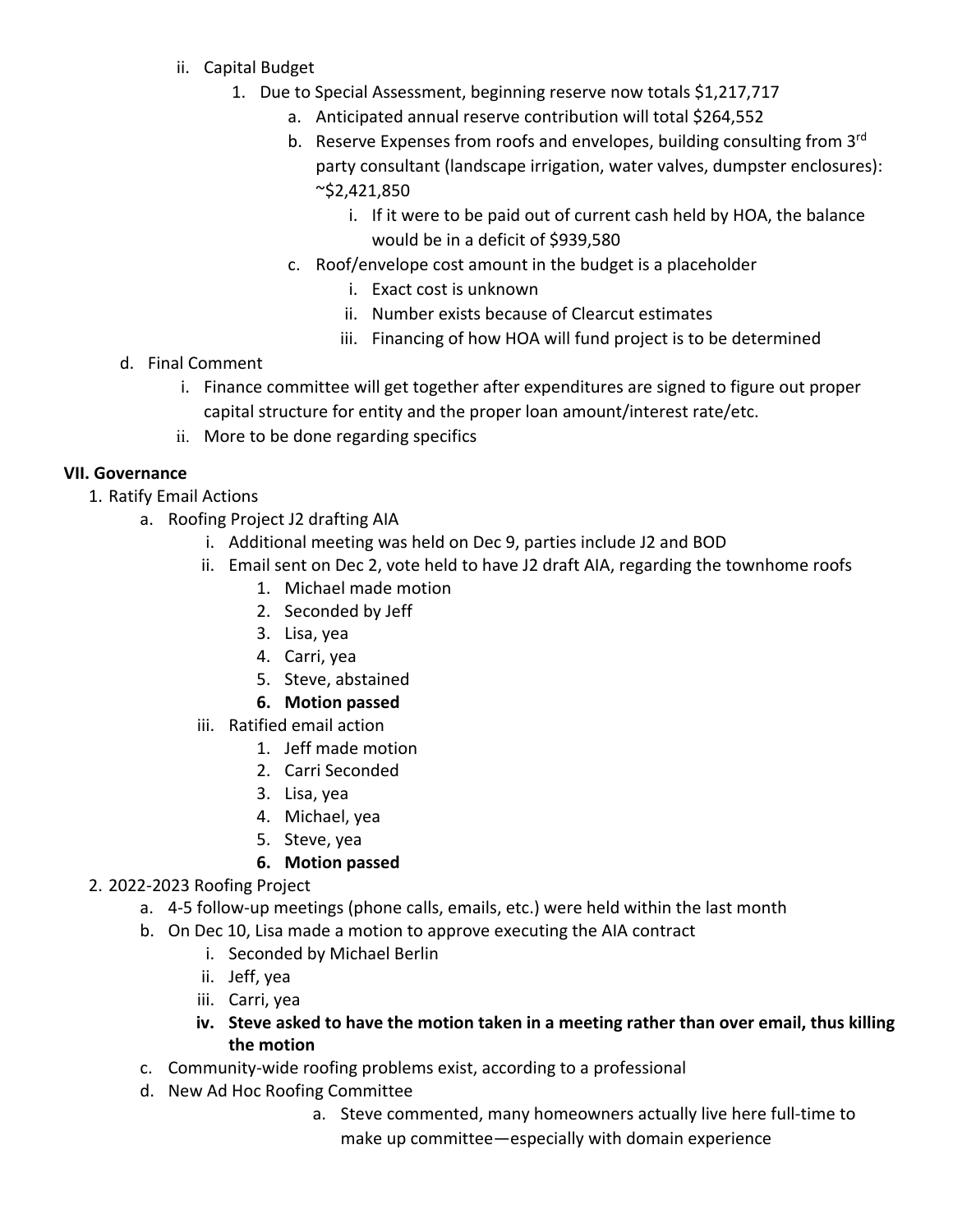- b. Some funding (as-need basis) for independent oversight for help with project
- 2. Carri commented it is unnecessary to have a  $3<sup>rd</sup>$  party oversee another party's (J2) work
	- a. \$50,800 was budgeted for destructive testing
		- i. We can take a couple thousand dollars and do what our neighbors have asked us to do on their behalf, to appease and silence any misinformation that J2 is not doing their job
		- ii. Probably less than \$100 per owner
	- b. Would put uncertain minds at ease that are concerned about J2's and Clearcut's work
		- i. Act as quality control
	- c. Dollar cap of \$10,000 proposed—less than \$100 per unit
		- i. Strictly advisory
	- d. Amended motion—Ad Hoc Roofing Committee
		- i. \$10,000 cap
		- ii. No veto power
		- iii. Strictly advisory
		- iv. Liaison: Michael
		- v. Lisa made motion
			- 1. Seconded by Jeff
			- 2. Steve/Jeff amended (group effort)
			- 3. All in favor
			- **4. Motion passed**

- 3. Discussion:
	- a. How many roofs are affected
	- b. Dramatic mistake to postpone resolving this issue for another year
	- c. Provide spreadsheet to owners breaking everything down
	- d. Building science issue exists across the entire community
	- e. Change orders for additions and deletions
		- i. If a particular roof does not need everything J2 prepared, they will adjust accordingly
	- f. Hold a town hall for board members to speak with community and inform them of arranged plans
		- i. Abruptly cancelled without discussion
	- g. Carissa's clarification
		- i. Protocol resolution
			- 1. Take direction from quorum of the board
		- ii. Use of management services are stopped for a single board member per request
		- iii. All board members act as liaisons for their committees
	- h. Michael: Without management's help, it is almost logistically impossible to fairly conduct such a meeting
	- i. Under impression that other board members agreed that Steve could proceed on his own after the meeting was cancelled—misunderstanding
- 4. Board agrees to keep the meeting going, despite the additional cost to extend
- 5. AIA Contract Approval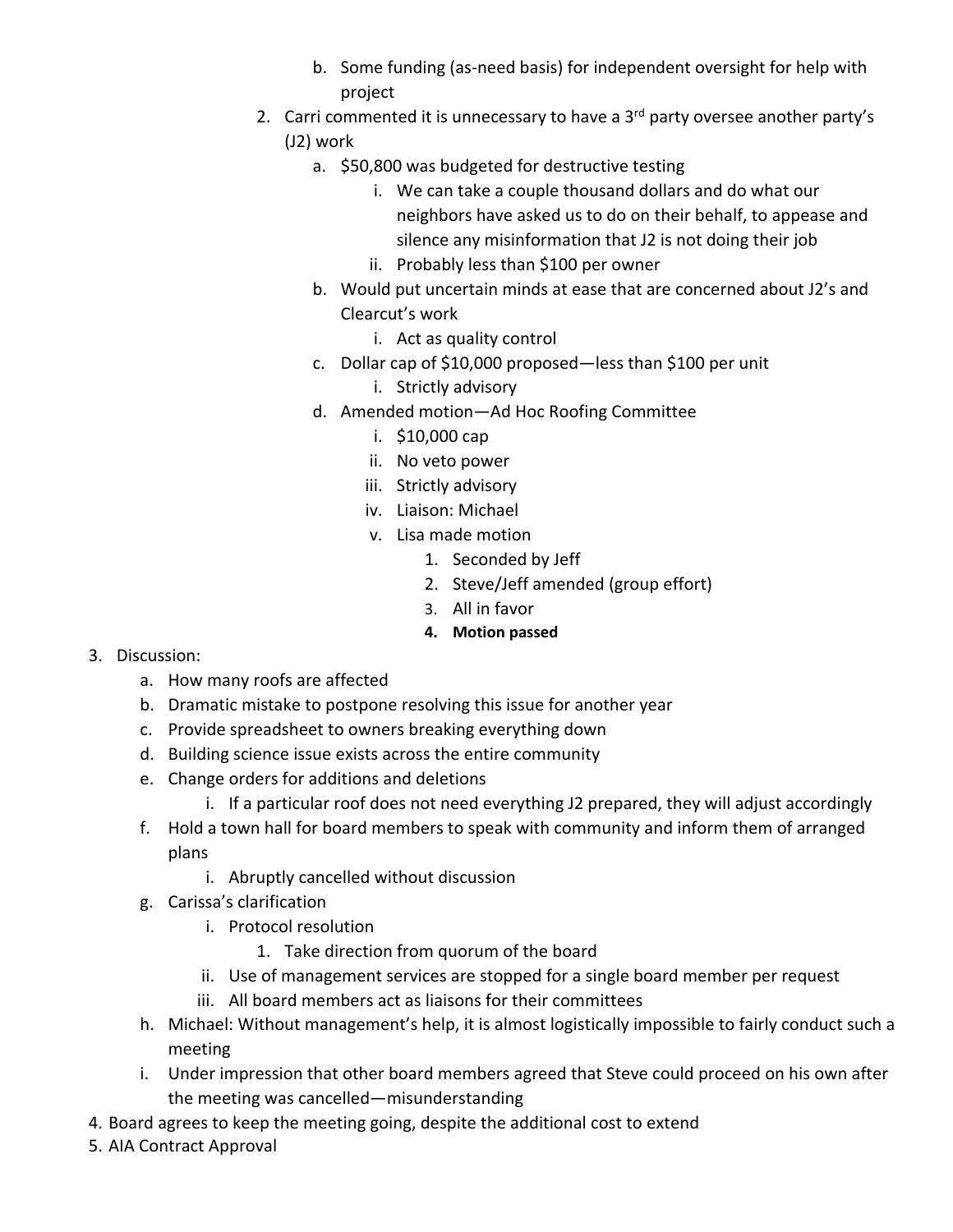- i. Motion made by Jeff
- ii. Seconded (indiscernible)
- iii. Carri, yea
- iv. Lisa, yea
- v. Steve abstains

# **vi. Motion passed**

### 6. Special Meeting Request

- a. Over 30% of homeowners to call for a special meeting
	- i. Board must notice time, location, date, matters to be considered, send to homeowners
- b. Lots of divisiveness, Carri is concerned about waiting 30 days (too long)
	- i. Difficult to function/move forward without vote/special meeting

# **c. Jan 5 @ 5 pm via Zoom proposed**

- i. Motion made
- ii. Notice out by 12/21
- iii. Steve: Board must ensure that those asking for meeting have procedure and process defined—no technicalities that are checked off (must be informed of process and steps required to hold meeting and conduct business on behalf of the HOA)
- iv. Carissa's clarification: Meeting called by homeowners—it is the homeowners' responsibility to understand governing documents
- d. Carrie made motion
- e. Seconded by Michael
- f. Lisa, yea
- g. Steve, abstained
- h. Jeff, yea

# i. **Motion passed**

- 7. Steve addresses conflict:
	- a. Legal Committee
		- i. 11/17 and 18 meetings established legal committee
			- 1. Seconded under certain terms
				- a. Miller Harrison draft parameters for committee
				- b. Address confidentiality/legal issues
			- 2. Liability to HOA because it involves personal information
			- 3. Pause committee until Harrison can be contacted and parameters can be assessed—is this legal?
			- 4. Under impression that committee would be solely to address TCFC CVMA HC land dealings
				- a. Committee is also involved with owner fines and litigation
					- i. Have we fully thought out the liability of this committee—the scope/role of having non-BOD members' neighbors some with legal background, some not, with access to this information
					- ii. Avoid legal/financial harm
						- 1. Motion to pause legal committee (expenses, dealings) until HOA confirms viability with lawyer and receives written parameters of committee
							- a. +2 hours of Miller Harrison fees (\$900 cap)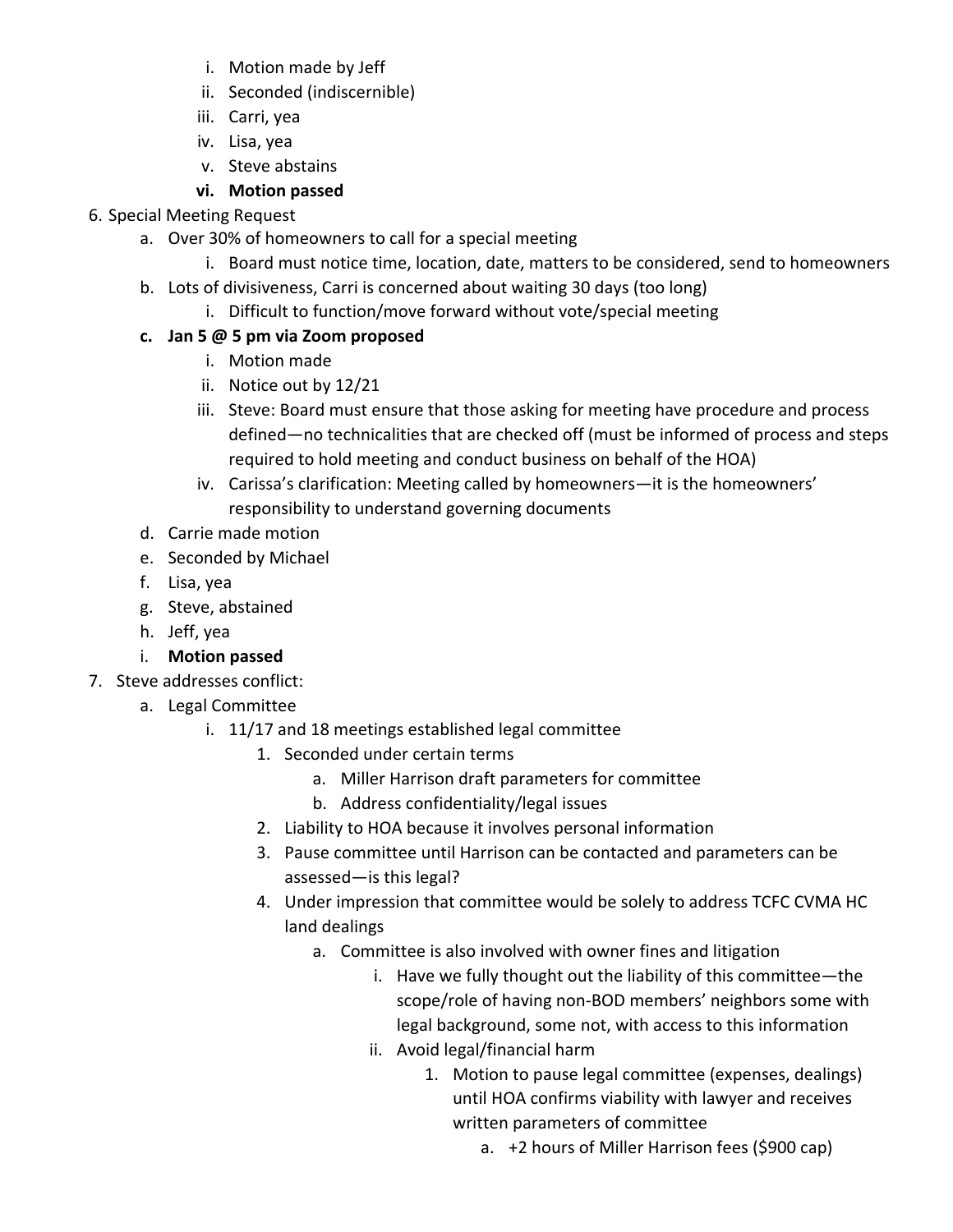- b. Define parameters
- c. Permissible (yea/nay)
- b. Legal committee was properly formed and unanimously formed in the Nov meeting
	- i. Plan to receive consult through HOA board training—make everybody comfortable with forming the legal committee occurred during board training
	- ii. No discussion about legal parameters
	- iii. If certain members are uncomfortable with the idea that a specific board member is not an attorney, they must not participate—must simply perform diligence for board to proceed
- 5. Michael, yea
- 6. Steve, yea
- 7. Jeff, nay
- 8. Lisa, nay
- 9. Carrie, nay

### 10. **Motion failed**

- b. Steve made motion to personally access counsel and approval for funding
	- i. Legal committee's validity and liability of such a committee
	- ii. Right to communicate with owners as board member (not just an owner)
	- iii. 3-6 hours of counsel
	- iv. Concerned about potential conflict of interest
	- v. During training, Tyler stated that he represents the board as a whole, not individual homeowners
	- vi. Seconded by Michael
	- vii. Lisa, nay
	- viii. Jeff, nay
	- ix. Carri, nay
	- x. **Motion failed**
- c. Steve revised his previous motion to have the same parameters, but for Miller Harrison to provide one-on-one counsel
	- i. Attorney-client privilege
	- ii. Conflict of interest for any board member to go to attorney that drafted the resolution and question the validity
	- iii. Clarification made: The resolution is an internal, working document that is currently off the table and is still up for discussion

### iv. **Motion failed**

- d. 1.5 hours of Miller Harrison training remain
- e. Dissenting opinion is available on anything
- f. Motion to retain Miller Harrison to assist with land use and easement matters with a \$5,000 cap by Jeff
	- i. Seconded by Carri
	- ii. Michael, yea
	- iii. Lisa, yea
	- iv. Steve, nay—concerned about conflict of interest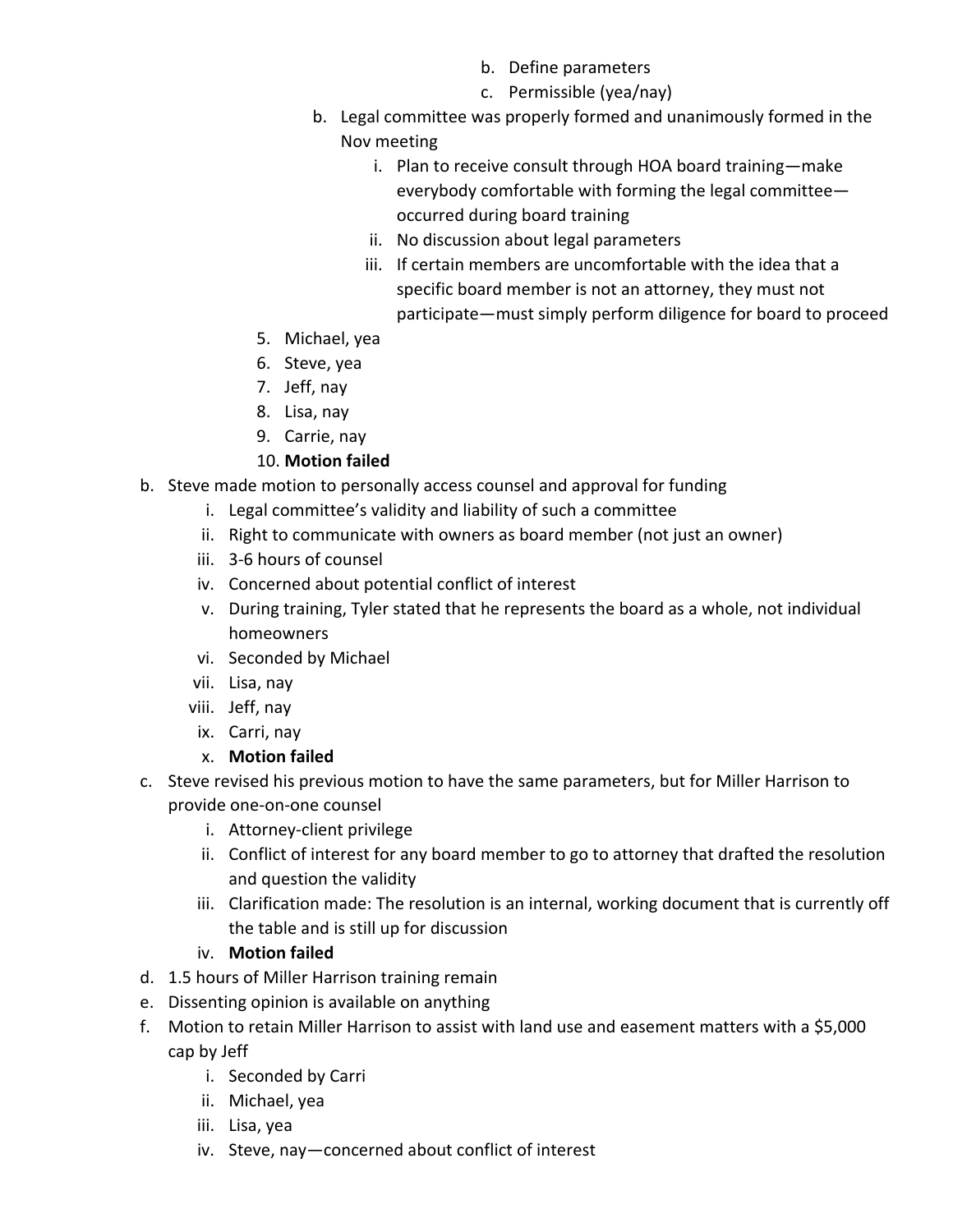### v. **Motion passed**

- 8. ARC Committee Report
	- a. Garage Door Standard/Deposit Schedule
		- i. Clopay classic steel model 9203, elegant long panel, solid elegant long panel top (no windows)—black model must be purchased, 25-gauge steel, insulated foam
		- ii. Self-installation/paint details: Refer to standard—100% latex-coated paint—if ignored, warranty is voided; must match building color
		- iii. Proposed/suggested Installation deadline: Dec 31, 2024
		- iv. Installation is homeowner's cost, should be completed by a Clopay or Home Depot representative
		- v. Deposit Schedule: \$250 (\$50 non-refundable (Administrative))
		- vi. Motion made Carri
			- 1. Seconded by Jeff
			- 2. Lisa, yea
			- 3. Michael—uncomfortable with installation deadline date (yes to standard, no to date; counted as nay)
			- 4. Steve, abstain
			- **5. Motion passed**
		- vii. Proposed idea of a mass installation to potentially reduce cost and gain more homeowner support
- 9. Finance Committee Report
	- a. Addressing expenses line by line  $(1<sup>st</sup>$  quarter) Seek value for what was paid
	- b. Discuss loan, how to spend money, reserves, etc.
	- c. Interested in more members and ideas
	- d. Discussing financing 4.5 AIA contract? —Yes
		- i. Recommendation: Prepare loan options by next meeting in Dec
- 10. Landscape Committee Report -on hold
	- a. New members are needed
- 11. Rewrite Committee Report -on hold
	- a. Katie can no longer be chair of the committee—too many obligations
	- b. Addendums/amendments to by-laws piece-by-piece
		- i. Will be discussed with Katie's replacement
			- 1. Suggestion made: Contact and include Tim Knecht on such matters
		- ii. Katie and Georgine are no longer committee members

# **IX. Hidden Creek Meetings**

- 1. Regular Meeting Schedule: Third Thursday of each month at 3:00pm, MT
	- a. January 20, 2022 3:00pm, MT
	- b. **Avoid 3-hour meetings in the future**

### **X. Adjourn**